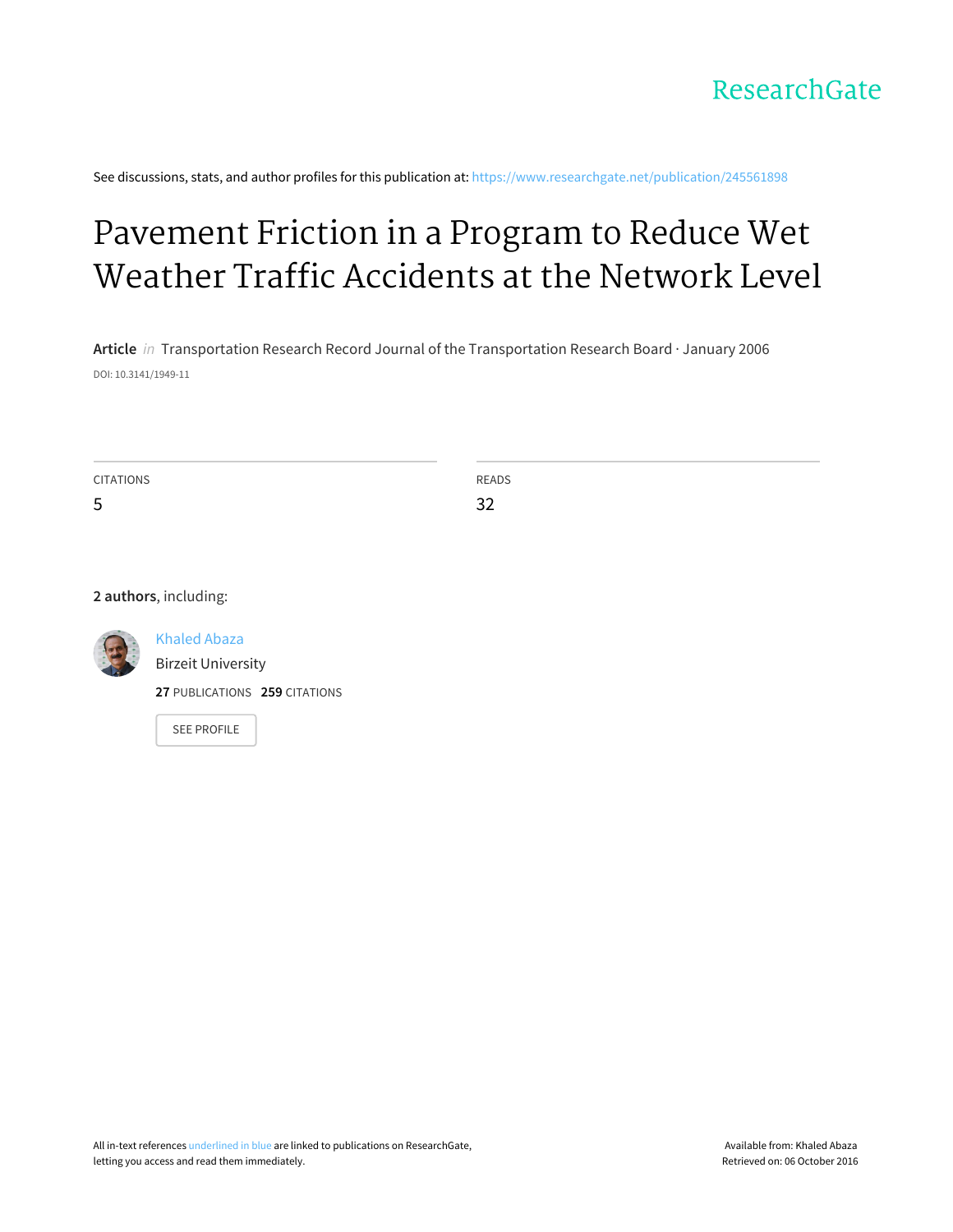## **Pavement Friction in a Program to Reduce Wet Weather Traffic Accidents at the Network Level**

Maher M. Murad and Khaled A. Abaza

**Approximately 20% of all traffic accidents occur in wet weather conditions. Pavement surface problems, such as lack of skid resistance, probably contributed to a portion of those vehicle accidents on wet pavements. An approach for reducing wet weather accidents was developed. The main feature of the proposed approach is that it uses data from both automated accident and skid data files. The contents of both skid number (SN) and accident files were studied. The related parameters in the skid file were selected, including the skid number, and a group of accident parameters was defined. The skid and accident files were merged to allow for developing a program that identifies "high-risk" locations for treatment. Such locations are expected not only to have high wet weather accidents but also to have experienced a critical number of wet weather accidents. An example is used to illustrate the functionality and effectiveness of the proposed approach and the associated computer program. Accident history was obtained on approximately 500 rural two-lane highway sections over a 3-year period. The total traffic accidents involved was approximately 36,000. A criterion to estimate possible risks was developed, and a system of priority ratings, based on economic analysis, was established to assist in the process of selecting slippery highway sections for maintenance, permitting available funds to be allocated optimally.**

In the United States, the most accepted method for measuring skid resistance is the locked wheel trailer method in accordance with the ASTM Method E-274. The result of the test is reported as skid number (SN) SN40, if the speed of the test trailer is 40 mph. There is a high level of complication in defining skid resistance of a pavement immediately after construction [SN40 (0)] and at time *t* after construction [SN40 (*t*)]. SN40 (0) is dependent on pavement variables (mix design variables and initial surface characteristics). SN40 (*t*) depends on two main variables: SN40 (0) and the characteristics of surface texture at time *t,* which are a function of other time-dependent variables such as traffic (*1*). Maintaining adequate skid resistance has been one of the most difficult responsibilities of highway agencies, because skid resistance is a highly variable characteristic and one that is affected by both tire and pavement as well as by environmental factors.

Most U.S. agencies collect friction data but do not report the data as part of a pavement management system (PMS). Agencies regard friction data as being related to specific program areas such as wet weather accident reduction and material evaluation. Friction data are usually collected along with other pavement condition data such as distress, roughness, and structural data. Most states store friction data on mainframes and PCs and can retrieve friction data from a number of storage media (*2*). Although surface friction data are important to pavement managers, particularly as a stand-alone "trigger" for maintenance or rehabilitation, few agencies collect such data on a networkwide basis. Instead, they evaluate only those sections that indicate a possible low SN (*3*).

## **STUDY OBJECTIVES**

The study objectives are as follows:

1. Develop a criterion to estimate possible risks or skidding accident potential.

2. Establish a system of priority ratings, based on economic analysis, to assist in selecting slippery sites—which are most prone to wet weather accidents—for resurfacing.

3. Prepare a computer program designed to assist in developing strategies aimed at wet weather accident reduction.

## **STUDY APPROACH**

The study approach for reducing wet weather accidents can be explained in three parts: first, development of skid resistance information; second, treatment of accident information; third, development of a safety improvement program. A general flow diagram of the study approach is shown in Figure 1. This study is intended to illustrate an approach and is not an actual investigation or evaluation.

#### **Skid Data**

A number of states have a regular program in which SN measurements are made at a large number of locations. Routes are usually divided into "sections," which are variable in length. Each section is defined by pavement and traffic characteristics, which are essentially uniform. SN measurements along with a number of other parameters are reported on and organized in computer files, which also show averages of SN along a section and within a county. Of most importance to this work is the information on SN measurements. A series of SN measurements is usually taken on each section. An average value along with the number of tests and the standard deviation are

M. M. Murad, Civil Engineering Technology Department, University of Pittsburgh at Johnstown, 238 Engineering and Science Building, Johnstown, PA 15904. K. A. Abaza, Department of Civil Engineering, Birzeit University, P.O. Box 14, Birzeit, West Bank, Palestine.

*Transportation Research Record: Journal of the Transportation Research Board, No. 1949,* Transportation Research Board of the National Academies, Washington, D.C., 2006, pp. 126–136.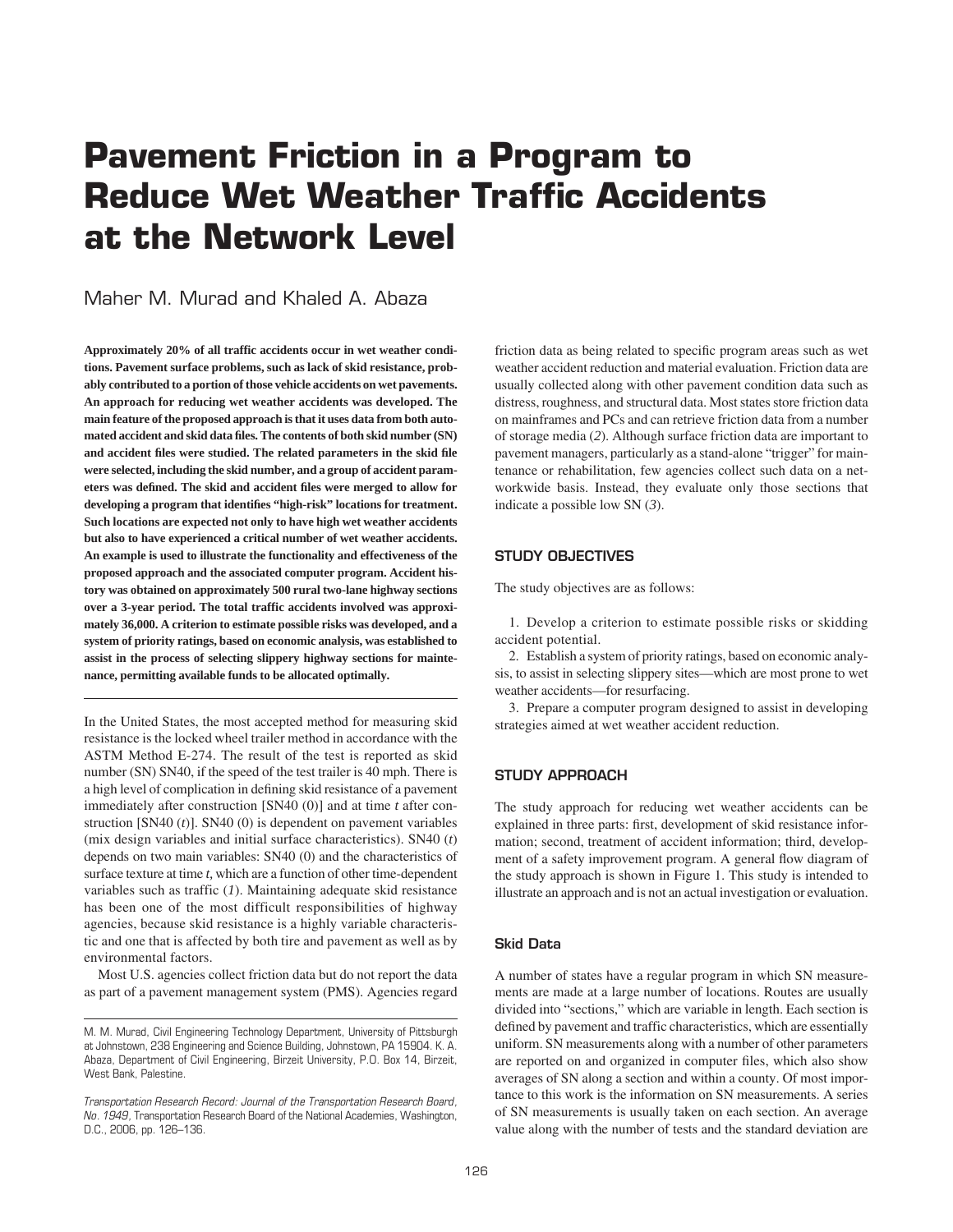

**FIGURE 1 General flowchart of study approach.**

recorded. The minimum and maximum SN values also are recorded for each section. The variables considered to be of primary importance are location-related data (county, route, district, beginning log, ending log, and section length), average daily traffic (ADT) data, weather data (temperature), and skid data (section average).

Skid resistance varies considerably within a short period of time because of environmental changes. Temperature change is one the significant variables affecting short-term changes. The correction for temperature is expected to make SN data more reliable for use in further analysis by controlling this major source of variability. The availability of air temperature in the SN file allows for correcting SN measurements for air temperature variation during tests. It is to be expected that very high temperatures tend to reduce pavement friction (*4*). Correcting SN for seasonal variation, especially temperature, was studied by a number of researchers (*5–9*). Air temperature, pavement temperature, Julian calendar date, dry spell factor, and rainfall quantity were among the variables used to correct friction measurements. One model corrects SN for test air temperature deviation from a standard temperature (70°F) as in Equation 1 (*4*). After reading the raw SN data, Equation 1 may be used to adjust SN data for test temperature variation.

$$
SN_c = SN + (0.15 \times T - 10.5)
$$
 (1)

where

- $SN<sub>c</sub>$  = corrected section average skid number,
- SN = observed section average skid number, and
	- $T =$  air temperature in  ${}^{\circ}$ F at the time of SN measurement.

Traffic volume is the most influential variable affecting the performance of pavement surface over time. One way to account for the effect of traffic variability is to stratify the data by the traffic volumes or ADT groups. The study approach suggested stratifying the SN data by the three ADT categories: low with volumes of less than 2,000, medium with volumes between 2,000 and 4,000, and high with volumes of at least 4,000 vehicles per day.

## **Risk Criterion A Based on SN Data**

Risk Criterion A assumes the availability of a policy regarding critical levels of SN. In many states, such critical or minimum friction requirements are based on research findings. However, only a handful of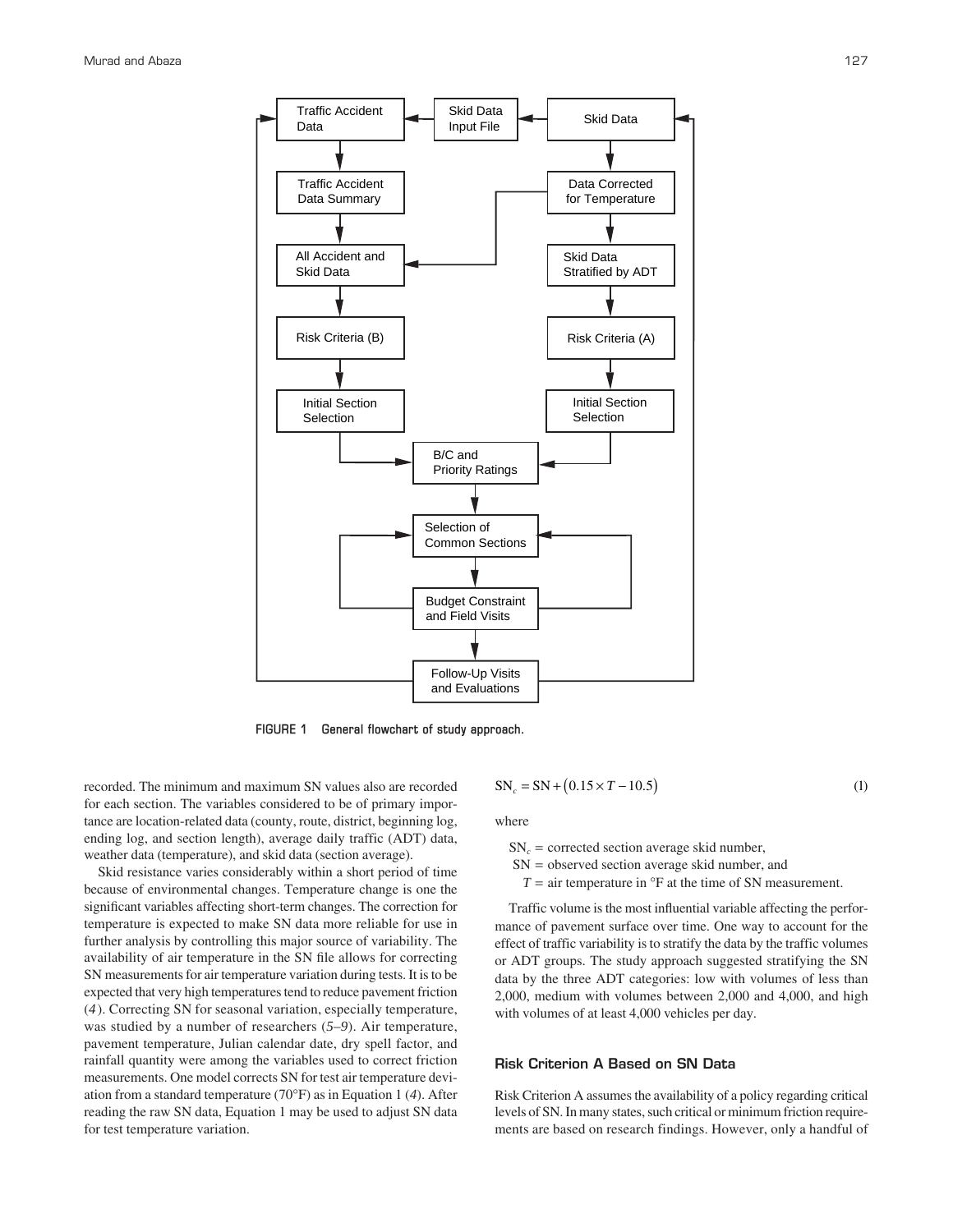states reported having pavement friction requirements for new pavement construction (*5*). SN40 with ribbed tire (SN40R) minimum requirement for new construction varied from 30 to 45. More than 40 states reported performing skid testing on a regular basis and using the results in their pavement management system. Only 11 states indicated having an intervention level for friction. The range for SN40R was 28 to 41 for interstates, 25 to 35 for primary roads, and 22 to 35 for secondary roads (*5*). Another survey gave a wide range of skid number requirements for directing attention to corrective rehabilitation from 20 to 43 (*10*). The most common minimum skid number reported was 35 for five states. The variation in friction testing devices and testing tires may explain the large range in intervention levels, especially the extreme values.

The proposed approach uses specified critical levels of SN or models that can predict the potential for wet pavement accidents of a given section with a certain level of skid resistance. The risk can be defined by the expected rate of occurrence of wet weather accidents. Let EWA be the expected number of wet weather accidents per mile per year for a given SN*c*. For each SN data set (stratified by ADT), available models can be used to estimate EWA with SN*<sup>c</sup>* as the independent variable. Criterion A states that a section is at risk if EWA exceeds a given critical level. Let EWA<sub>cr</sub> be the critical number of wet weather accidents/mile/year that sites would merit further attention. This criterion selects sections for further investigation if  $EWA > EWA_{cr}$ . This is the first component of risk because it selects sections for further consideration only on the basis of skid number (SN*c*). In other words, any of those selected sections may or may not have actually experienced wet weather accidents, but they simply exhibited a relatively high potential for wet weather accidents.

#### **Risk Criterion B Based on Traffic Accident Data**

This risk criterion is determined by the actual experience of a given section with respect to wet weather accidents over a period of time. The following accident measures are defined:

- $A_d$  = dry weather accidents during the analysis period,
- $A_w$  = wet weather accidents during the analysis period,
- $A_t$  = total accidents during the analysis period,

$$
A_{\rm wt} = \text{rate of wet weather accidents} = \frac{A_{\rm w}}{A_t} \times 100\%
$$
 (2)

 $A_{\text{wmv}}$  = number of wet weather accidents per mile per year

$$
=\frac{A_{w}}{N \times \text{SL}}\tag{3}
$$

where *N* is the period over which accident history is obtained in years and SL = section length in miles.

 $A_{\text{wmy}}$  = wet weather accidents/million vehicle miles/year

$$
=\frac{A_w \times 10^6}{\text{AVM} \times N} \tag{4}
$$

where

$$
AVM = annual vehicle miles = ADT \times 365 \times SL
$$
 (5)

To obtain such accident information from the state accident file, an input file is needed. This file must contain the following variables: county, route, beginning log, ending log, and the period of time over which accident history is required. With the exception of the last

parameter, which is specified by the user, the other parameters can be provided by skid data file. Therefore, an input file that has these parameters can be created from the skid file to extract accident history from the traffic accident file. The desired period of accident history (from–to) must be specified.

The variables in the accident file that are of primary importance with respect to wet pavement accidents are as follows: county, route, log point, and road conditions (dry or wet). The variable "log point" represents the exact location of an accident, which is a point on a section between its beginning and ending log. Traffic accident data can be summarized by calculating the frequency of accidents for each level of road condition. That is, for a given section, this summary will give the number of accidents that occurred on each pavement section, on dry pavement, wet pavement, and so forth. Accidents occurring on wet and dry pavements are of primary importance to this study. The step of calculating accident measures or rate must wait until the two files (accident summary and skid data) are merged, because such accident measures are functions of variables from both SN and accident files, as given in Equations 2 to 5.

This risk criterion is very important because decisions made are on the basis of actual accident experience. Thus, it is suggested that at least three accident measures  $(A_{wt}, A_{wmy},$  and  $A_{wmvy})$  be considered in the decision making for this criterion. Accident rates are preferred for use in this criterion over accident frequencies because rates take into account other variables such as section length, study period, and volume of traffic. Critical levels for each of these measures are to be specified by the state agency. Acceptable levels of wet weather accidents that a state might reasonably allow and above which sections should be considered for further treatment is a difficult issue to resolve. Many researchers attempted to determine such critical levels through statistical analysis of accident data. Most studies recommended critical values for SN but not for wet weather accidents. This question is also hard to answer because a zero wet accident rate is an ideal, but it is unfortunately an unattainable ideal. This is a sensitive issue that requires public officials to draw a line between what is considered relatively safe and what is not. This decision will drastically affect the number of sections selected for further treatment and the cost of associated maintenance activities.

The Risk Criterion B selects a section for further evaluation if actual accident rates are equal to or greater than the specified critical (maximum) values. Common sections may be found from the sections selected on the basis of both Criteria A and B and indicate that such sections not only are expected to have high wet weather accidents but also have already experienced a critical number of wet weather accidents in the past. Such sections are considered high risk and, as a result, will be given higher priorities for corrective action.

#### **Benefit–Cost Analysis and Priority Ratings**

Benefits can be estimated from the expected savings because of anticipated reduction of wet weather accidents on resurfacing. Rural projects resurfaced because of a large number of wet weather accidents have been observed to show a clear reduction of wet pavement accidents after resurfacing. In one study, resurfaced sections exhibited an immediate reduction in wet pavement accidents ranging from 15% to 70% and probably averaging more than 20% over the life of the project (*11*). Consequently, wet weather accident reduction can be an important result of a resurfacing project.

Because of resurfacing, it is expected that wet weather accidents should decrease but will not necessarily become zero. This is because not all wet weather accidents are related to skid resistance of the pavement. This means that some minimum parameter of acceptabil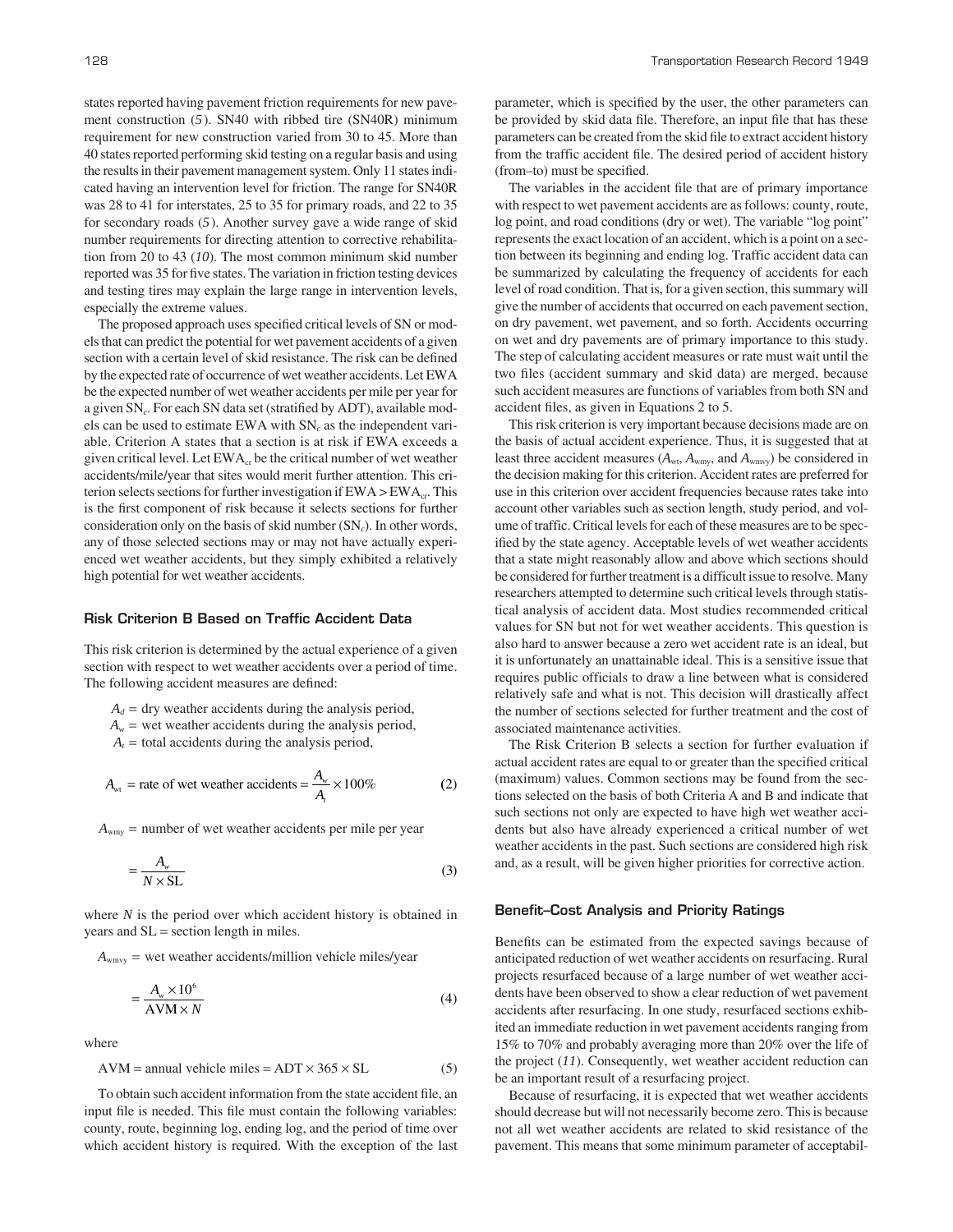ity of wet weather accident rate will have to be specified. Let this parameter be EWA<sub>min</sub> in Criterion A and AWMY<sub>min</sub> in Criterion B. A zero value may overestimate the expected benefits. A reasonable estimation of the minimum value also can be obtained using skid number after resurfacing and accident models that can predict wet weather accidents as a function of skid number if available. The benefits can be estimated as follows:

$$
Abenefits(ABN) = NARA \times AAC_{yr}
$$
 (6)

where

- Abenefits  $=$  benefits  $(\$)$  from the expected savings because of anticipated reduction of wet weather accidents after resurfacing for a section selected by Criterion A,
	- NARA = anticipated reduction in wet weather accidents because of resurfacing for a section selected by Criterion A as defined in Equation 7, and
	- $\text{AAC}_{\text{yr}}$  = average total accident cost in a given year.

$$
NARA = EWA - EWA_{min} \tag{7}
$$

$$
Bbenefits(BBN) = NARB \times AAC_{yr}
$$
 (8)

where Bbenefits are the benefits (\$) from the expected savings because of anticipated reduction of wet weather accidents after resurfacing for a section selected by Criterion B, and NARB is the anticipated reduction in wet weather accidents because of resurfacing for a section selected by Criterion B as defined in Equation 9.

$$
NARB = AWMY - AWMY_{min} \tag{9}
$$

The reason the expected benefits are different for Criteria A and B is that the anticipated reduction of wet weather accidents after resurfacing for a given section depends on the criterion used. Criterion A predicts wet weather accidents mainly as a function of SN, whereas Criterion B uses actual section history of wet weather accidents. A study developed methods leading to estimates of accident costs that can be used directly with state accident data as follows (*12*):

 $AAC = (average direct accident cost)$ 

$$
+(average indirect accident cost)
$$
\n
$$
(10)
$$

where direct costs (\$) are property damage, medical, legal, and funeral costs and indirect costs (\$) are administrative costs and human capital costs (lost productivity).

The average accident cost can be updated to a current year by applying appropriate cost indices to the direct and indirect costs as in Equation 11:

$$
AAC_{yr} = 15.04 \times \text{CPI}_{yr} + 120.3 \times \text{IAHE}_{yr}
$$
 (11)

where CPI<sub>yr</sub> is the consumer price index in a given year (average) and IAHEyr is the index of hourly earnings in a given year.

Conversely, the cost of resurfacing can be estimated by knowing the amount of material (surface course) needed. The amount of material is a function of section length, road width, and the thickness of the surface course. Both the present cost per mile and the annual resurfacing cost (ARC) per mile can be estimated using input or default values for minimum overlay thickness and resurfacing unit cost. The thickness of overlay may change as a function of ADT, depending on the agency practices with respect to overlays. That is, for heavily traveled roads, the minimum overlay thickness may be higher than the minimum thickness of an overlay for lightly traveled roads. To calculate the benefit to cost ratios (*B/C*), the present cost needs to be converted to annual cost, because the benefit has been estimated on an annual basis. This requires an estimate of the expected performance period of the resurfaced pavement. Benefit–cost ratios are defined as follows in Equations 12 and 13:

$$
(B/C)_a = \text{Abenefit/cost of resurfacing}
$$

$$
= \frac{\text{NARA} \times \text{AAC}_{\text{yr}}}{\text{ARC}}
$$
(12)

where  $(B/C)_a$  = benefit to cost ratio for a section selected by Criterion A, and ARC = annual resurfacing cost/mile.

$$
(B/C)_b = \text{Bbenefit/cost of resurfacing} = \frac{\text{NARB} \times \text{AAC}_{\text{yr}}}{\text{ARC}} \tag{13}
$$

where  $(B/C)_b$  is the benefit to cost ratio for a section selected by Criterion B.

Resurfacing is used as an example for achieving adequate skid resistance, provided attention is given to mix design variables in the design of that project. However, other measures to restore skid resistance have been used by many states, and these measures can replace resurfacing. Another parameter can be defined to prioritize selected sections based not only on *B/C* ratios but also on traffic volumes and SN levels. The resulting parameter is called priority rating (PR) and is defined as in Equations 14 and 15.

$$
PR_a = \left[ \frac{(B/C)a \times ADT}{100 \times SN_c} \right]
$$
 (14)

where PR*<sup>a</sup>* is the priority rating for a section selected by Criterion A.

$$
PR_b = \left[ \frac{(B/C)b \times ADT}{100 \times SN_c} \right]
$$
 (15)

where  $PR_b$  is the priority rating for a section selected by Criterion B.

Even though ADT and SN were considered in the process leading to *B/C*ratios, it may be appropriate to give higher priorities to sections with high traffic volumes and low skid numbers. Using the parameter PR, selected pavement sections can be arranged by descending order of PR. It is expected that a list arranged by *B/C* may not differ very much from a list arranged by PR except for sections with extreme values of ADT and SN.

### **Budget Constraint**

The total present cost of resurfacing per section (TCPS) can be estimated. Sections with *B/C* greater than a chosen value that yield a TCPS less than or equal to the available budget can be selected as shown in Equation 16.

$$
(B/C) \ge (B/C)_{cr}
$$
  
and  

$$
\sum_{i=1}^{N} \text{TCPS}_{i} \le B
$$
 (16)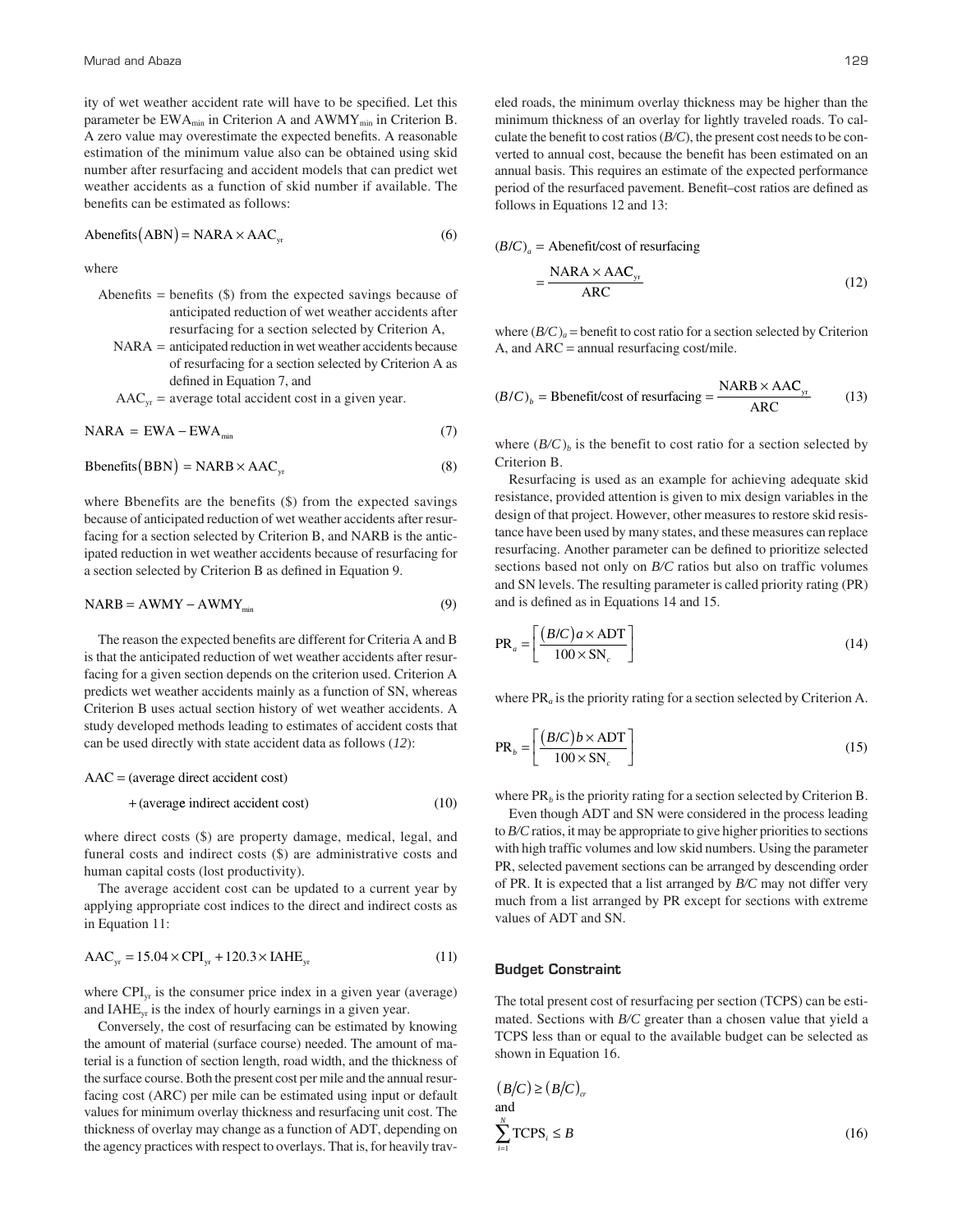where  $N =$  the total number of sections which satisfy both  $B/C$  and budget constraints.

Because a given section may have two different priority ratings, a weighted value for *B/C* and PR can be calculated so that it is possible to rank them on the basis of the new weighted PR. The weighted values for *B/C,* PR, and benefits are given in Equations 17, 18, and 19.

Weighted benefit to cost ratio

$$
\left(\frac{B}{C}\right)_w = \frac{\left(\frac{B}{C}\right)_a + \left(\frac{B}{C}\right)_b}{2} \tag{17}
$$

Weighted priority rating

$$
PR_w = \frac{PR_a + PR_b}{2} \tag{18}
$$

Weighted benefits

$$
BN_w = \frac{ABN + BBN}{2}
$$
 (19)

Selected common sections based on Criteria A and B can be ranked by the new weighted priority rating. The section with the highest priority rating is selected first if its total cost is less than the budget. If there is more money in the budget, selecting sections continues until the total cost of a selected section exceeds the budget; in that case, the search continues for a section whose total cost does not exceed the money left in the budget. In a case in which the budget is greater than the total cumulative costs of all sections in the common list, other additional sections can be selected from those that satisfy Criteria A or B starting with the section with the highest priority rating. As before, the process continues until the total cost of a selected section exceeds the money left in the budget. The process requires optimizing the allocation of budget money so that only the minimum amount of money is left in the budget.

## **Field Visits**

The maintenance engineer will need to visit each selected site. The field review will help to determine whether pavement skid resistance is a major contributing factor to the excessive rate of wet weather accidents at that location. The effects of skid resistance and other important factors such as speed limit and horizontal and vertical alignments should be carefully reviewed during the field assessment, and a judgment should then be made on whether or not improving skid resistance of the pavement would significantly reduce the rate of wet pavement accidents on that section.

The maintenance engineer can then make necessary recommendations on whether a given pavement section should be kept on the resurfacing list or whether other specific measures should be taken to solve the problem. If a section is selected because of lack of skid resistance and high potential of wet weather accidents, the maintenance engineer can make recommendations on whether or not the minor rehabilitation treatment is sufficient or whether other measures may be necessary. Other measures may include major rehabilitation if other defects in addition to the skid resistance problem are found by the field review. After reviewing all pavement sections on the resurfacing list, the maintenance engineer can then make the final recommendations as to which sections should remain on the list and which should be left out or transferred to other lists.

Finally, the maintenance engineer should evaluate all the treated sections and provide data to update the skid and accident files. This process includes comparing wet pavement accident rates before and after resurfacing as well as skid numbers. This will help in the continuing assessment of the overall effectiveness of the decision process.

## **COMPUTER PROGRAM**

A computer program was written to illustrate the approach that allows the identification and review of high risk sections on state highways with inadequate skid resistance or with high potential for wet weather accidents. The logic of the proposed program and an application example are presented in the following two sections.

## **Program Logic**

The logic of the program for Risk Criterion A is presented in Figure 2. The program gives the user the ability to enter selected critical levels as input variables. Otherwise, the program will use the default values. As a result of an "if statement," the program will then select the sections that should be listed for further investigation (sections with  $EWA > EWA<sub>cr</sub>$ ). Let this list be List 1. The program generates two other lists (List 2 and List 3) that are related to List 1. List 2 is a subgroup of List 1 that contains all sections that satisfy a given critical condition of benefit to cost ratio (*B/C*), whereas List 3 is a subgroup from List 2 that contains all sections from List 2 arranged in descending order by priority ratings (PR). The program selects twolane rural asphalt concrete sections by default from the SN file. The program can select other sections such as multilane highways after changing the program logic for this step mainly with respect to lane identification and accident locations.

The logic of the program for Risk Criterion B is presented in Figure 3. The Risk Criterion B is defined by an "if statement" that will select a section if actual accident rates are equal or greater than the specified critical (maximum) values. Any site that satisfies these conditions will be selected for further evaluation (List 4). The program then generates two other lists (List 5 and List 6). As with Criterion A, List 5 is a subgroup of List 4 and contains all sections that satisfy critical (*B/C*) and List 6 contains the same sections of List 5, but arranged in descending order by priority rating.

Next, the program merges the two lists of selected sections (List 3 and List 6). Common sections may be found in the two lists and are presented as List 7. The program makes the given budget available to sections from this list first before considering any other section regardless of the actual priority ratings from List 3 and List 6. When the budget money is allocated to sections of the common list, the program uses a weighted priority rating for each section. This step is needed because a given section from the common list (List 7) may have two different priorities in List 3 and List 6.

The logic of the program for budget constraint and final section selection is presented in Figure 4. The program starts with sections recommended for treatment on basis of SN as well as accident frequencies (Criteria A and B). The user must enter the budget available for the resurfacing program. The total cost of each section in the common list is then added and printed as part of List 7. For each section in the common list, two values of *B*/*C* and PR are printed. The first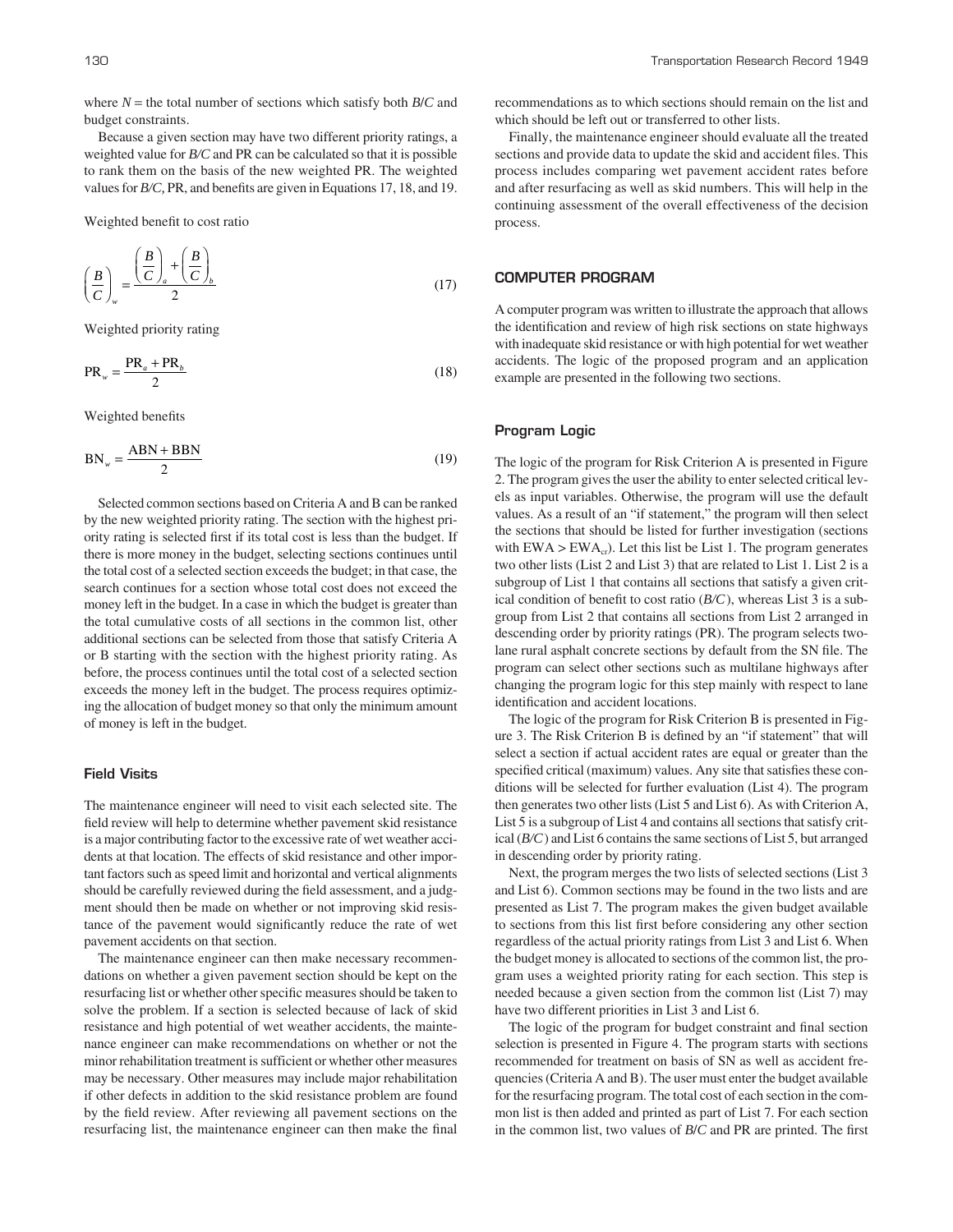

**FIGURE 2 Flowchart of program logic for Risk Criterion A.**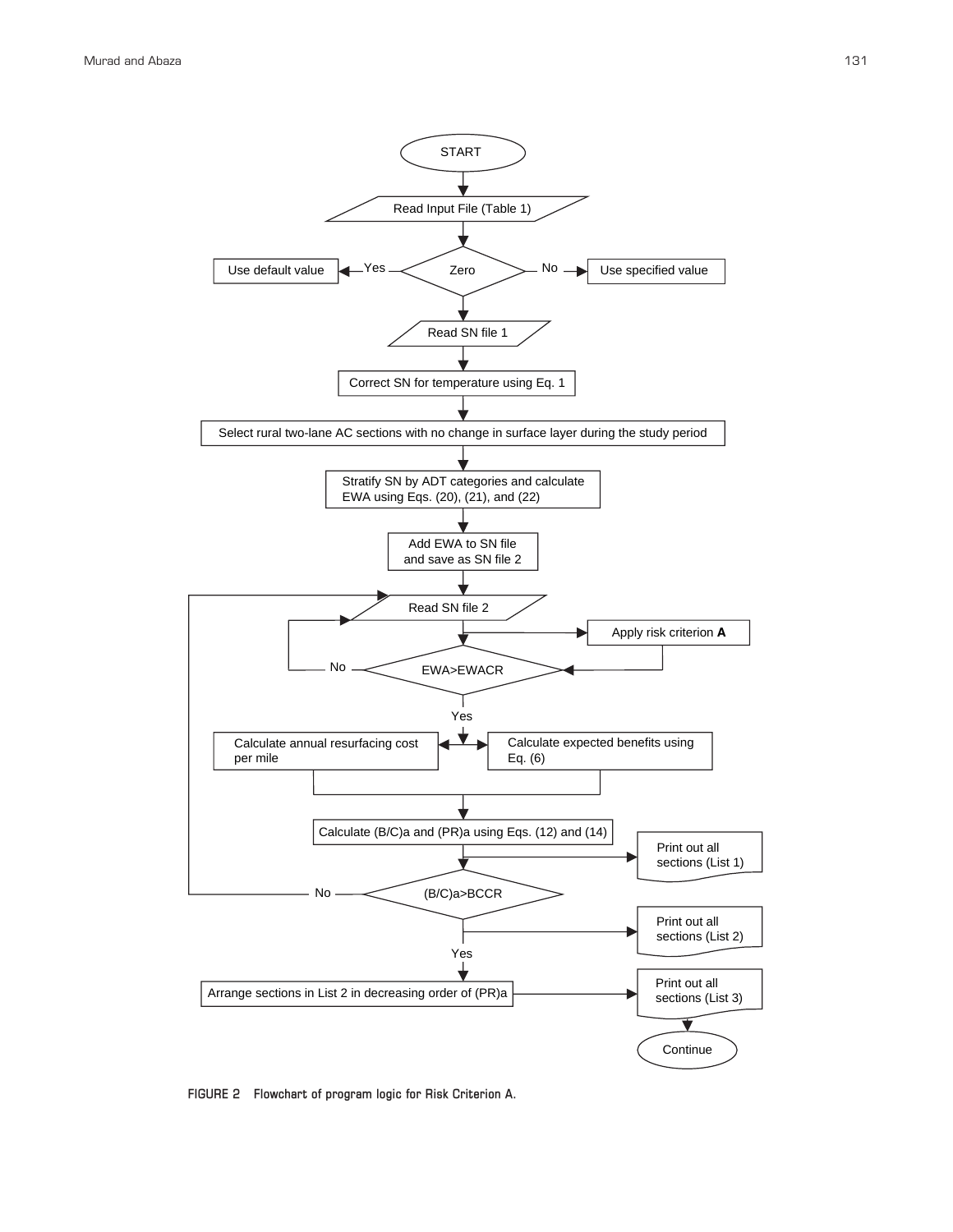

**FIGURE 3 Flowchart of program logic for Risk Criterion B.**

*B/C* and PR values correspond to Criterion A, whereas the second pair corresponds to Criterion B. The program then generates List 8, which contains all the sections of List 7 but ranked by the new weighted priority rating.

Next, as shown in Figure 4, the program selects sections for resurfacing from List 8, taking into consideration the budget constraint. The program prints the sections that satisfy the budget constraint as List 9. In a case where the budget is greater than the total cumulative costs of all sections in the common list, the program prints the amount of money left in the budget and prints out a list of sections left after selecting the common sections (List 10). The program continues by selecting additional sections from List 10, starting with the section with the highest priority rating. As before, the process continues until the total cost of a selected section exceeds the money left in the bud-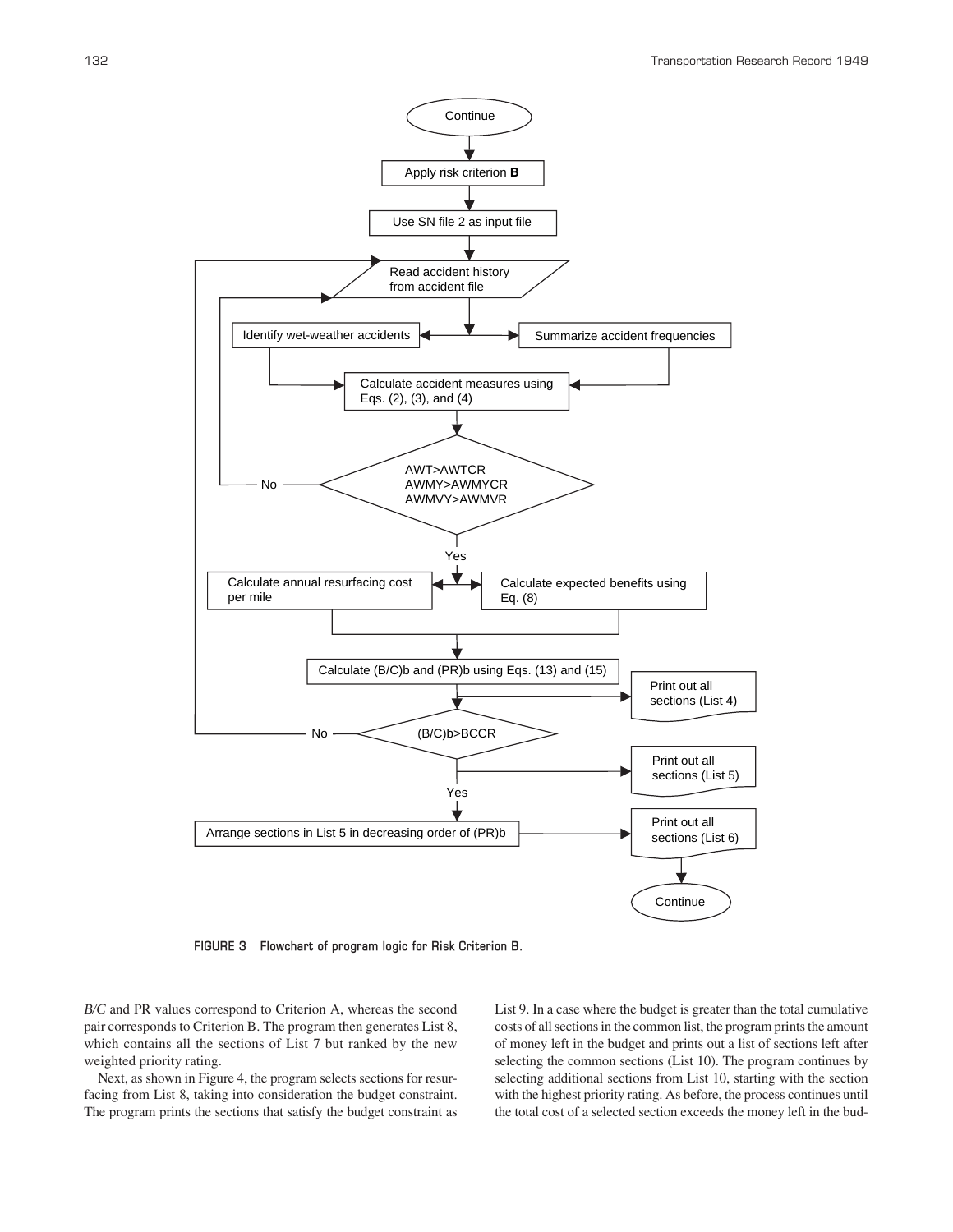

**FIGURE 4 Flowchart of program logic for budget constraint.**

get. The program then prints the selected sections from other selections, given that the budget constraint is satisfied. This is List 11 and is the last list the program generates. Finally, the program lists the subtotal of other selections and the total cost of all selected sections which should be less than or equal to the budget. The money left in the budget if any is also printed.

#### **Application Example**

The logic of the program is explained with the help of a numerical example. The SN file made available from the State of Ohio was loaded, and the Statistical Analysis System (SAS) was used to perform the necessary data management. A SAS program was written to read the SN file so that all rural highway sections have been included where the number of lanes is two and the surface type is asphalt. In this example, data used most of the available state records because the vast majority of the state highways have asphalt surface courses and much of the state system consists of two-lane roads. The SAS program also was written to organize and sort the data by county and route and to create a file that contains the parameters selected. Even though data used are actual data from the State of Ohio, these data are not current and were used only to demonstrate the proposed procedures. Numerical results or parameters used do not necessarily characterize conditions in the State of Ohio or any part of it.

A random sample was taken without replacement from the SN population. The random number function of SAS functions was used to carry out the procedure with the help of IF statements. The list of sections in its final form consists of 501 sections. An input file containing information to identify each section (county, route, beginning log, and ending log) was prepared. In addition, a fixed period of 3 years was specified as part of the input for each section. The input file was loaded, and the output was another file that contained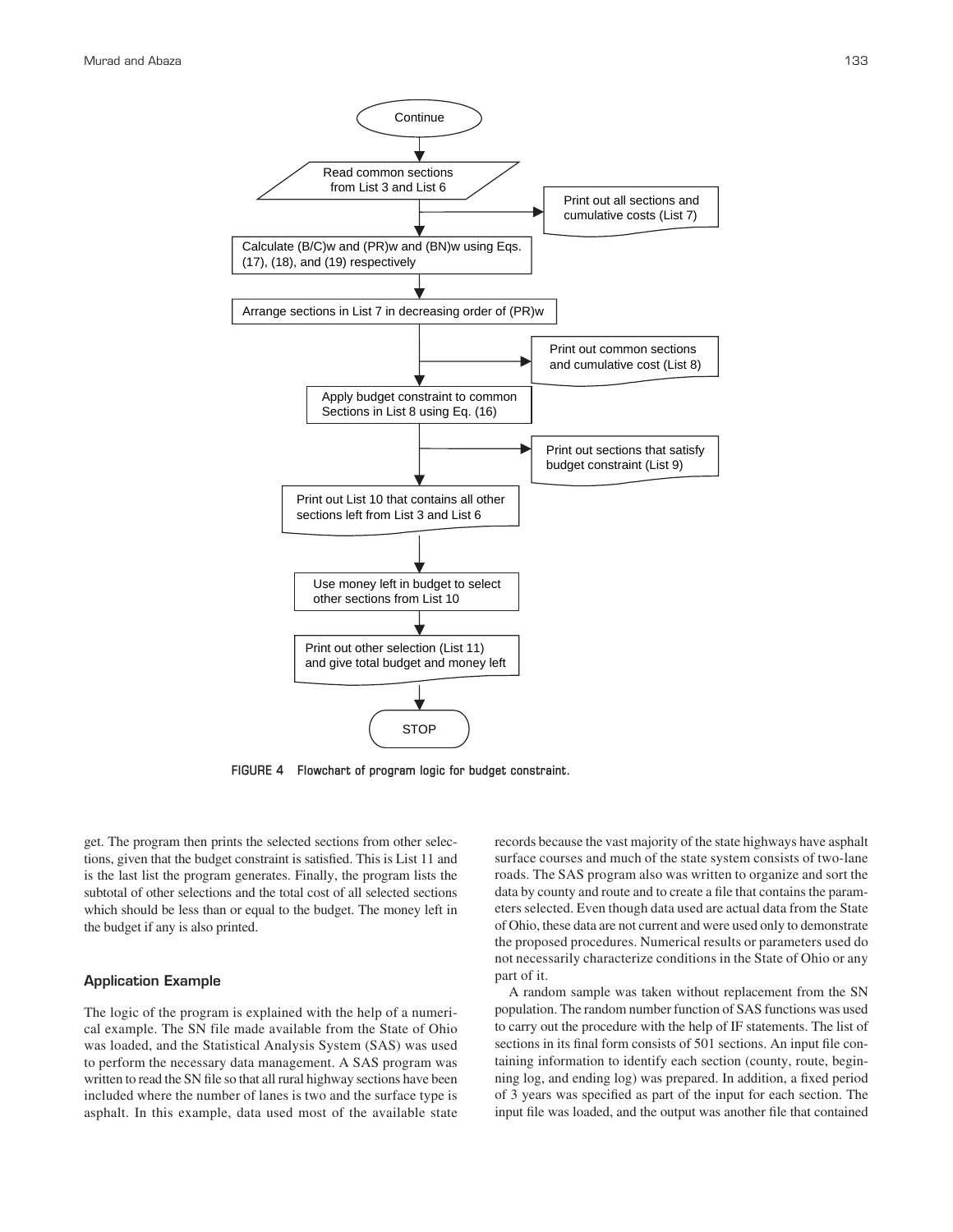the history of accidents at all selected sections. Wet weather accidents made up approximately 20% of all traffic accidents. The total number of accidents on all sections and over a 3-year period was 36,166 accidents.

This example represents a case when the budget available for the resurfacing program is limited and is less than the cumulative total cost of all sections in the common list. In this case, only a subgroup of sections from the common list is chosen taking into account the priority ratings and the budget constraint. The program is designed to maximize the allocation of budget moneys. In general and before running the program, the user must check the variables presented in the "user input file" similar to that shown in Table 1 and decide what values to be entered for each variable. If a value of zero is entered for any variable, the program will automatically use the default value. Normally the user enters the appropriate values in accordance with the state policies and practices. The budget available for resurfacing is set at \$2 million.

The output of running the program for this case study is summarized in 11 lists. Lists 8 and 9 are given in Table 2. The lists are arranged in the same order as the logic of the program discussed earlier. The program starts out with 107 sections, 50 of which selected because they showed evidence of high and unacceptable potential for wet weather accidents (Risk Criterion A) and 57 sections selected because they actually experienced unacceptable level of wet weather accidents (Risk Criterion B).

The common sections that satisfy both Risk Criteria A and B are shown in Table 2 (List 8), where sections are ranked by weighted PR. For illustrative purposes only, the program uses the models given in Equations 20, 21, and 22. Such models predict the number of wet weather accidents for a given corrected skid number (*13*). The selected models have been used only to illustrate how the program works. Other valid predictive models may be specified by the user.

#### **TABLE 1 User Input File**

$$
EWA = \frac{10^{3.174 - 0.0461 \times SN_c}}{100}
$$
 (ADT < 2000) (20)

$$
EWA = \frac{10^{3.706 - 0.0462 \times SN_c}}{100} \qquad (2000 \le ADT < 4000)
$$
 (21)

$$
EWA = \frac{10^{4.470 - 0.0581 \times SN_c}}{100}
$$
 (ADT  $\geq$  4000) (22)

An important note on the output is that the total cumulative cost of all common sections (Table 2) is \$3,943,686, which exceeds the budget (\$2 million). The program selects sections from List 8 in the order presented and adds the cumulative total cost until the budget is exceeded. In this case, it happened when the program considered selecting route 309 in all county. Its total resurfacing cost of (\$299,347), when added to the cumulative total cost would have exceeded the \$2 million budget. For that reason, the program skips that particular section and continues with what is left in the budget to find another cheaper section that can use the money. In this case, Route 6 of ERI county was found as the best next choice with a maintenance cost of (\$177,320). The program shows at the bottom of Table 2 that only \$94,859 are available in the budget. One can see that no section in the common list was found appropriate to use the money left. The other choice is to search in the list that contains the sections after selecting the common sections. No section was found that can be resurfaced with a cost less than or equal to \$94,859 and so the only list provided for resurfacing remains that given in Table 2 (List 9).

#### **CONCLUSIONS**

This study presented an approach that allows the identification and review of high-risk sections on state highways with inadequate skid resistance or with high potential for wet weather accidents. A high-

| Variable Name      | Name in Program | Description                                                                                         | Default Values |
|--------------------|-----------------|-----------------------------------------------------------------------------------------------------|----------------|
| $(EWA)_{cr}$       | <b>EWACR</b>    | Critical (maximum) level of wet weather accidents per mile per year for risk criterion A            | 1.0            |
| <b>Start</b>       | <b>IFROM</b>    | Starting date for accident history                                                                  | mm/dd/yy       |
| End                | <b>IEND</b>     | Ending date for accident history                                                                    | mm/dd/yy       |
| $(Awt)_{cr}$       | <b>AWTCR</b>    | Critical (maximum) rate of wet weather accidents for risk criterion B                               | 20.0           |
| $(Awmy)_{cr}$      | <b>AWMYCR</b>   | Critical (maximum) level of wet weather accidents per mile per year for risk criterion B            | 1.0            |
| $(Awmv)_{cr}$      | <b>AMWVYR</b>   | Critical (maximum) level of wet weather accidents per million vehicle miles for risk<br>criterion B | 0.5            |
| $(EWA)_{min}$      | <b>EWAMIN</b>   | Minimum expected number of wet weather accidents per mile per year for risk criterion A             | 0.1            |
| $(AWW)_{min}$      | <b>AWMYM</b>    | Minimum expected number of wet weather accidents per mile per year for risk criterion B             | 0.1            |
| $CPI_{vr}$         | <b>CPI</b>      | Consumer price index in a given year (average)                                                      | 432            |
| IAHE <sub>vr</sub> | AHE             | Index of hourly earnings in a given year                                                            | 225            |
| Thickness          | <b>THICK</b>    | Thickness of overlay (in.) (three values for low, medium, and high traffic sections)                | 1.0, 1.25, 1.5 |
| Width              | <b>WIDTH</b>    | Width of lane (ft)                                                                                  | 12             |
| Service years      | <b>NYYEARS</b>  | Expected number of years in service of an overlay for ADT groups                                    | 12, 10, 8      |
| Unit cost          | <b>UCOST</b>    | Unit cost of resurfacing $(\frac{6}{y}d^3)$                                                         | 65             |
| Rate               | <b>RATE</b>     | Interest rate (i)                                                                                   | 10%            |
| <b>Budget</b>      | <b>BUDGET</b>   | Available resurfacing budget (\$)                                                                   | 2,000,000      |
| $(B/C)_{cr}$       | <b>BCCR</b>     | Critical (minimum) value of benefit to cost ratio                                                   | 4.0            |
| $(PR)_{cr}$        | <b>PRCR</b>     | Critical (minimum) value of priority rating                                                         | 4.0            |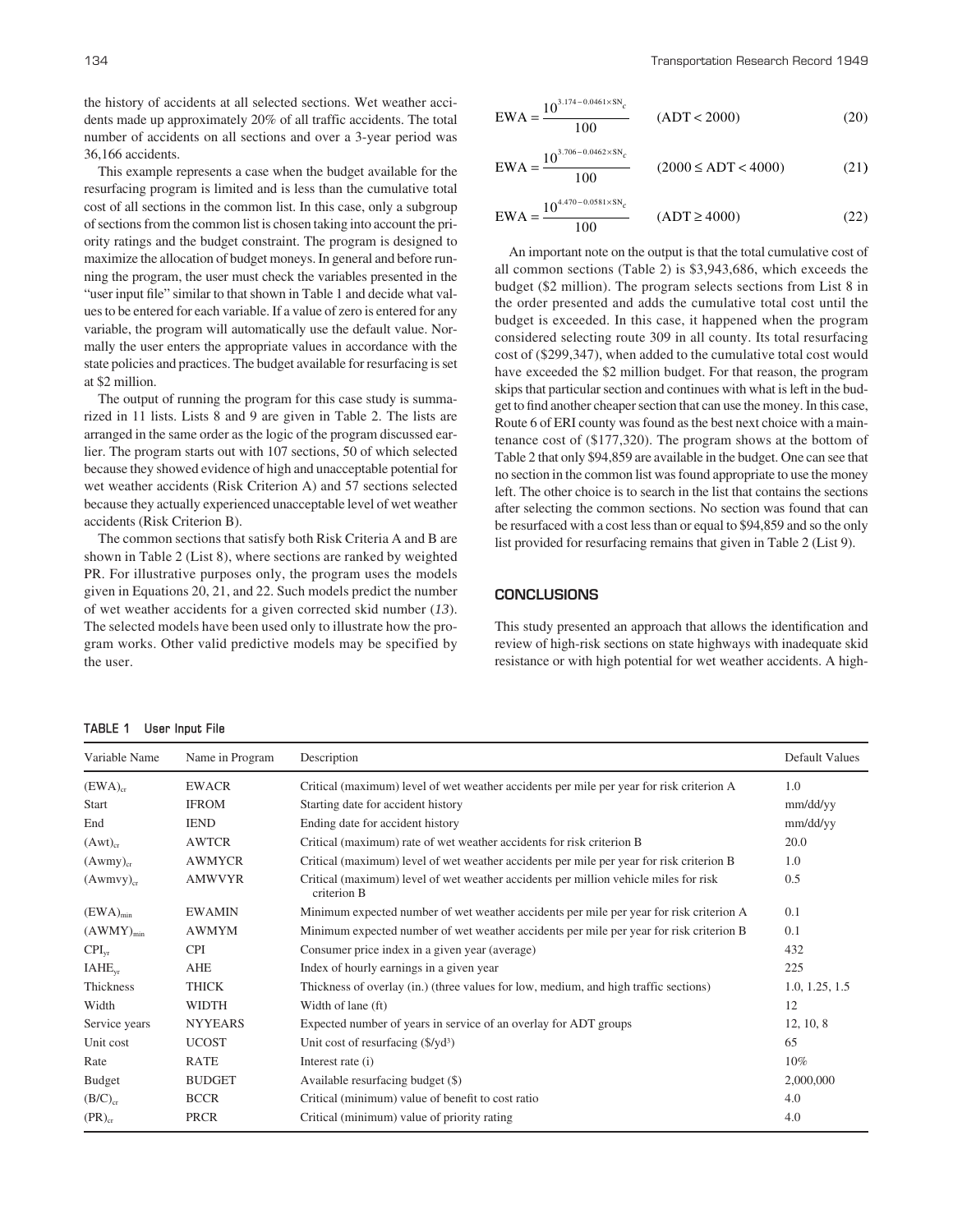| County | Route | <b>BLOG</b>                                         | <b>ELOG</b>                                                | (B/C)w | (PR)w                                 | (BN)w                | Total Cost(\$) |
|--------|-------|-----------------------------------------------------|------------------------------------------------------------|--------|---------------------------------------|----------------------|----------------|
|        |       |                                                     | List 8: common sections ranked by weighted priority rating |        |                                       |                      |                |
| Col    | 062R  | 486                                                 | 1,002                                                      | 49.2   | 282.5                                 | 456,677              | 196,768        |
| Cle    | 131R  | 8                                                   | 553                                                        | 11.7   | 43.4                                  | 108,686              | 207,827        |
| Gal    | 035R  | 659                                                 | 1,314                                                      | 11.8   | 40.2                                  | 109,627              | 249,773        |
| Col    | 014R  | 1,174                                               | 1,688                                                      | 12.6   | 29.5                                  | 117,404              | 196,005        |
| But    | 747R  | 237                                                 | 870                                                        | 8.3    | 17.6                                  | 77,109               | 241,384        |
| Mar    | 004R  | 363                                                 | 838                                                        | 11.7   | 15.7                                  | 109,084              | 181,133        |
| Lor    | 082R  | $\mathbf{0}$                                        | 768                                                        | 6.8    | 14.9                                  | 63,459               | 292,864        |
| Log    | 068R  | 204                                                 | 629                                                        | 8.2    | 12.5                                  | 76,391               | 162,067        |
| All    | 309R  | 1,721                                               | 2,506                                                      | 7.7    | 11.9                                  | 71,716               | 299,347        |
| Eri    | 006R  | 2,235                                               | 2,700                                                      | 6.9    | 11.5                                  | 64,409               | 177,320        |
| But    | 122R  | $\mathbf{0}$                                        | 463                                                        | 6.6    | 9.7                                   | 60,947               | 176,557        |
| Mah    | 014R  | $\mathbf{0}$                                        | 677                                                        | 10.1   | 8.5                                   | 75,910               | 215,136        |
| Gre    | 042R  | 1,195                                               | 1,739                                                      | 6.6    | 7.9                                   | 61,017               | 207,445        |
| Gre    | 235R  | 6                                                   | 657                                                        | 5.4    | 7.4                                   | 50,049               | 248,248        |
| Col    | 164R  | 1,799                                               | 2,301                                                      | 6.3    | 7.3                                   | 47,145               | 159,524        |
| Med    | 094R  | 537                                                 | 937                                                        | 5.9    | 6.6                                   | 54,548               | 152,533        |
| War    | 028R  | 52                                                  | 519                                                        | 5.1    | 6.5                                   | 47,278               | 178,083        |
| Hig    | 050R  | 571                                                 | 1,243                                                      | 5.1    | 5.6                                   | 38,183               | 213,547        |
| Vin    | 093R  | 157                                                 | 749                                                        | 4.6    | 5.0                                   | 34,663               | 188,124        |
|        |       |                                                     |                                                            |        | Cumulative cost (\$)                  |                      | 3,943,686      |
|        |       | List 9: sections that satisfy the budget constraint |                                                            |        |                                       |                      |                |
| Col    | 062R  | 486                                                 | 1,002                                                      | 49.2   | 282.5                                 | 456,677              | 196,768        |
| Cle    | 131R  | $\,$ 8 $\,$                                         | 553                                                        | 11.7   | 43.4                                  | 108,686              | 207,827        |
| Gal    | 035R  | 659                                                 | 1,314                                                      | 11.8   | 40.2                                  | 109,627              | 249,773        |
| Col    | 014R  | 1,174                                               | 1,688                                                      | 12.6   | 29.5                                  | 117,404              | 196,005        |
| But    | 747R  | 237                                                 | 870                                                        | 8.3    | 17.6                                  | 77,109               | 241,384        |
| Mar    | 004R  | 363                                                 | 838                                                        | 11.7   | 15.7                                  | 109,084              | 181,133        |
| Lor    | 082R  | $\overline{0}$                                      | 768                                                        | 6.8    | 14.9                                  | 63,459               | 292,864        |
| Log    | 068R  | 204                                                 | 629                                                        | 8.2    | 12.5                                  | 76,391               | 162,067        |
| Eri    | 006R  | 2,235                                               | 2,700                                                      | 6.9    | 11.5                                  | 64,409               | 177,320        |
|        |       |                                                     |                                                            |        |                                       | Cumulative cost (\$) | 1,905,141      |
|        |       |                                                     |                                                            |        | Budget left for other selections (\$) |                      | 94,859         |

**TABLE 2 Common Sections and Budget Constraint (List 8 and 9)**

way section is considered at risk if expected rate of wet weather accidents (predicted as function of SN) of a given highway section is greater than a critical specified value or if actual rate(s) of wet weather accident on a given highway section is greater than critical specified value(s). It is concluded that accident rates cannot be computed without information available from skid number file, such as ADT and section length. A limited budget may not accommodate all sections deemed to be at risk. The proposed approach, therefore, establishes a priority rating system by means of economical analysis (benefit–cost analysis) to permit rational allocation of available funds to selected locations.

The cost in the benefit–cost analysis is the estimated cost of resurfacing or surface improvement. Sections are selected for resurfacing based on calculated priorities and budget constraints. The study approach recommends that the maintenance engineer

visit the selected sections and make appropriate recommendations based on the inspection of such sections for other contributing factors such as speed limit and alignment. An important feature of the computer program is that it can minimize the "leftover" money in the budget. The effectiveness of this program can be evaluated by comparing wet weather accident rates before and after resurfacing. It is recommended that skid and accident files be continuously updated.

## **ACKNOWLEDGMENT**

The authors express appreciation and sincere gratitude to the engineers and personnel of the Ohio Department of Transportation for their help in providing the data used.